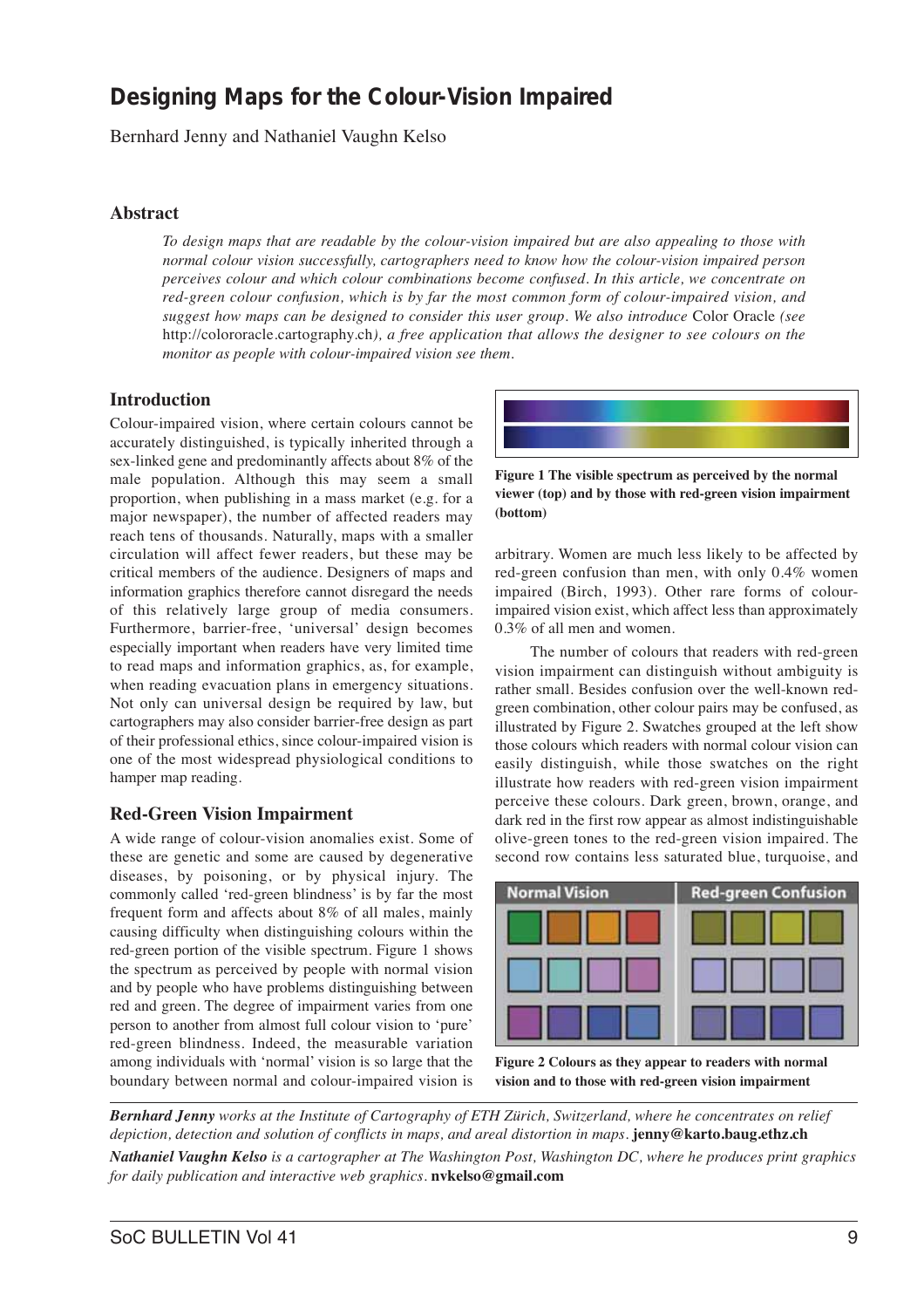purple, which are all seen as indistinguishable pale violetblue. The saturated purple and various blue tones of the third row manifest as almost identical bluish tones. Cartographers should be wary of pairing these colours, especially when colour is used as the sole means for quantitatively or qualitatively distinguishing items.

# **Software for the Map Designer**

Specialized software, such as ColorBrewer – a popular online tool that suggests colour schemes (Harrower and Brewer, 2003; **http://www.colorbrewer.org**) – can help the designer to choose between universally-legible colour combinations. Complementary tools help to verify the legibility of a design by simulating colour-impaired vision. One example is *Color Oracle*, an application developed by the authors of this article.<sup>1</sup>

*Color Oracle* allows the designer to see colours on the screen as people with colour-impaired vision see them. It is accessible via the Mac OS X menu bar or the Windows system tray. The *Color Oracle* user selects the type of impairment in a drop down menu (Figure 3). The program then filters whatever is displayed on the computer monitor to simulate colour-impaired vision. The filtered image disappears when the user presses a key or clicks a mouse button and it is possible to toggle between normal colour vision and three types of simulated colour-impaired vision to identify problematic colour combinations. This approach does not interfere with the user's usual workflow and works with any graphics or mapping software.

*Color Oracle* simulates 'pure' forms of colourimpaired vision, which are not as common as the milder forms with partial or shifted sensitivity. It can, however, be assumed that if a colour scheme is legible for someone with extreme colour-impaired vision, it will also be legible for those with a minor impairment.

*Color Oracle* uses a well-established algorithm based on confusion lines (Brettel et al., 1997 and Viénot et al., 1999). Feedback from users with colour-impaired vision confirms that the simulations generated by *Color Oracle* are accurate except for very saturated colours, which might slightly deviate from the values seen by persons with 'pure' forms of colour-impaired vision.



**Figure 3 Screenshot of** *Color Oracle* **on Mac OS X simulating red-green vision impairment on a colour picker wheel** 

# **Designing Maps to Accommodate the Colour-Vision Impaired**

The consequence of colour-impaired vision is that afflicted people are slower and considerably less successful in search tasks where colour is the primary attribute of the target object or if colour is used to organize visual displays (Cole, 2004). A low level of illumination impedes media consumers' successful reading of colour-coded information further. Investigations have shown that under reduced illumination, subjects with impaired colour vision make considerably more errors when identifying colour<sup>2</sup>. Colour coding should therefore not be used as the sole means of conveying information.

Greater clarity can be brought to maps by: (1) choosing unambiguous colour combinations; (2) using supplemental visual variables; and (3) annotating features directly. These techniques will not only improve maps for those with full colour vision, but will establish a good level of distinction for those afflicted with colour-impaired vision.

## **Distinguishing Point Classes**

Dot maps often use hue as the only differentiating variable between classes of points. This hue coding can be difficult to interpret for readers with colour-impaired vision. Figure 4 illustrates how point symbols can be redesigned to increase legibility. Varying the saturation increases contrast and differentiates the dots only slightly for redgreen impaired readers ('poor' column); shifting hue from green to blue improves legibility ('better' column); while the best solution is achieved by combining the use of different geometric shapes with varying hue and saturation. The last column shows that colour could even be discarded and the map would still be legible using the different geometric shapes. Well-designed symbols are easy for the reader to decode without consulting a legend.

## **Distinguishing Line Classes**

To minimize confusion, colour-coded lines on maps can be redesigned in a manner similar to colour-coded dots (Figure 5). Changes to line width must be applied with care, however, since different stroke widths can imply varying quantities ('poor' column). Directly annotating the lines with labels is a better solution that clarifies ambiguous colours and reduces the need to refer to a legend. Altering colour hue is another way to improve legibility ('better' column). A combination of modified hue and saturation with varying line patterns and annotations is our preferred solution, because it is legible to everyone ('best' column). While line patterns (e.g. dash, dot) can imply unwanted qualitative or quantitative meaning or create undesirable visual noise, for complex maps that utilize several line classes the distinction in texture can become essential.

## **Distinguishing Area Classes**

It is possible to devise schemes for qualitative maps using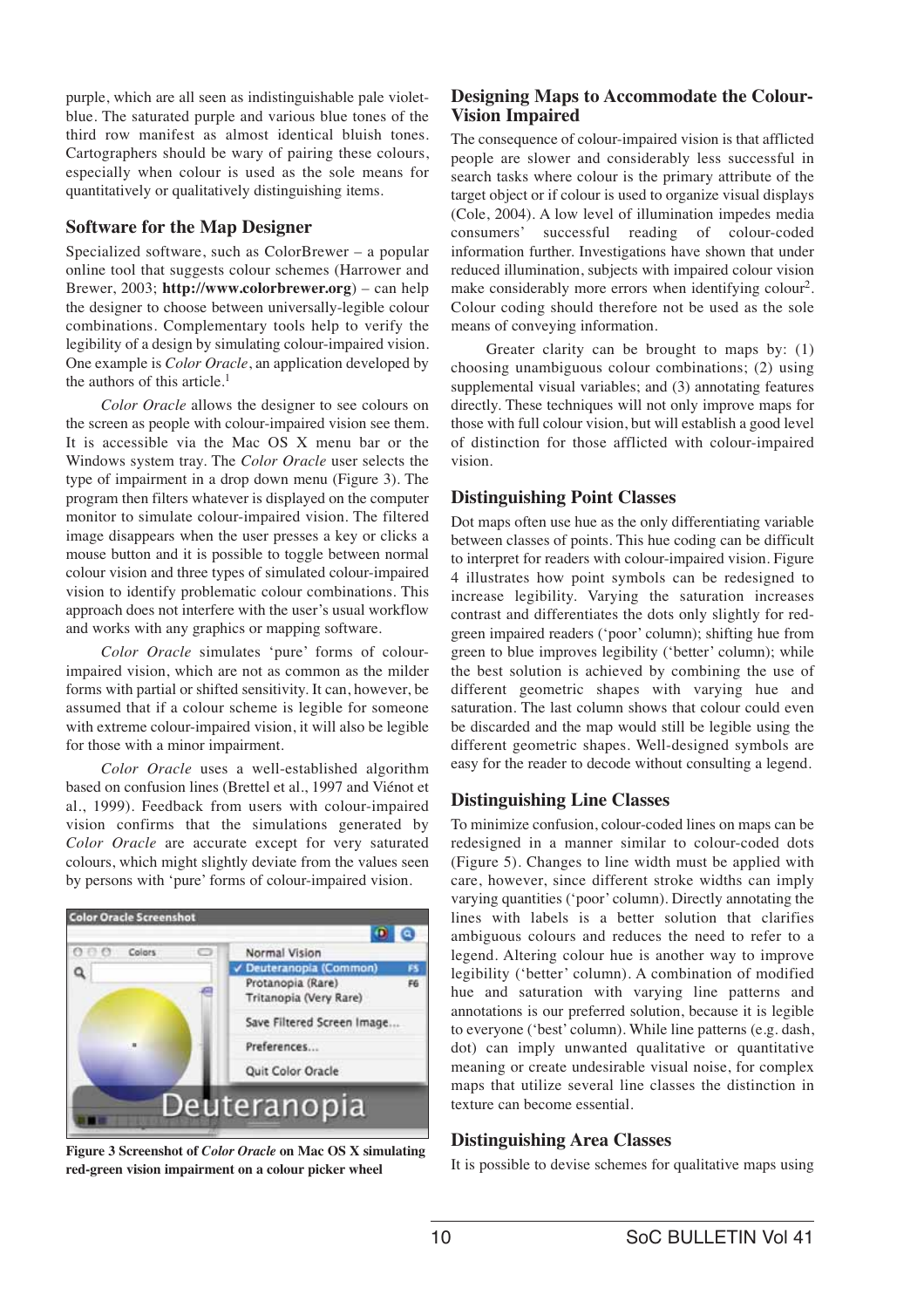

**Figure 4 Point classes typical of a dot map distinguished by saturation, hue, and shape** 



**Figure 5 Line classes distinguished by width and saturation, annotation, hue, and line pattern** 

hues that are potentially problematic, provided that these are differentiated by both saturation and value (e.g. dark red, bright green), while the use of overlay hatching can sometimes present a viable alternative for choropleth maps.

For continuous-tone raster data (where colours merge into one another), scientists often apply spectral rainbow colour ramps, which typically include red, orange, yellow, green, blue and purple. Brewer (1997) found that many readers prefer such spectral colour schemes, and that they are also easy to read and interpret. This challenges the opinion of many cartographers, who advise against the use of spectral schemes for ordered data. To accommodate readers with red-green vision impairment, Brewer makes the following suggestions: (1) vary the lightness on the red-orange-yellow end of the rainbow; (2) omit yellow-green to avoid confusion with orange; and (3) for bipolar data, omit green and use a scheme with red, orange, yellow, light blue, and dark blue, and align the yellow-blue transition with the pivot point of the diverging data range.

The precipitation map in the first row of Figure 6, for example, shows low quantities of rainfall in red and intermediate values in green. Hence low and intermediate values would appear identical for readers with red-green vision impairment. The map in the second row uses an alternative spectral ramp that omits yellow-green, uses a darker red, and places the transition between yellow and blue at the mean of all values. To bring further clarity to the map, selected high and low values could be labelled when the map is printed or for a digital map, the user could query values by moving the mouse over map locations.

#### **Conclusion**

Colour-impaired vision affects a significant portion of the population and therefore must be taken into account by the cartographer. When adjusting a colour scheme, the cartographer has to find a balance: on one side, the 8% of men who are colour-vision impaired have the right of equal access to information; while on the other side, the 96% of the population with normal colour vision would welcome pleasing maps that are easy to read. It is the cartographer's responsibility to decide when colours should be adjusted.

To avoid problematic colour combinations, the cartographer should use colours with strong contrast and supplemental visual variables, such as shape, size, and pattern variations to allow all readers to discern and directly interpret a symbol without consulting a legend. Additional techniques include simplifying the map's